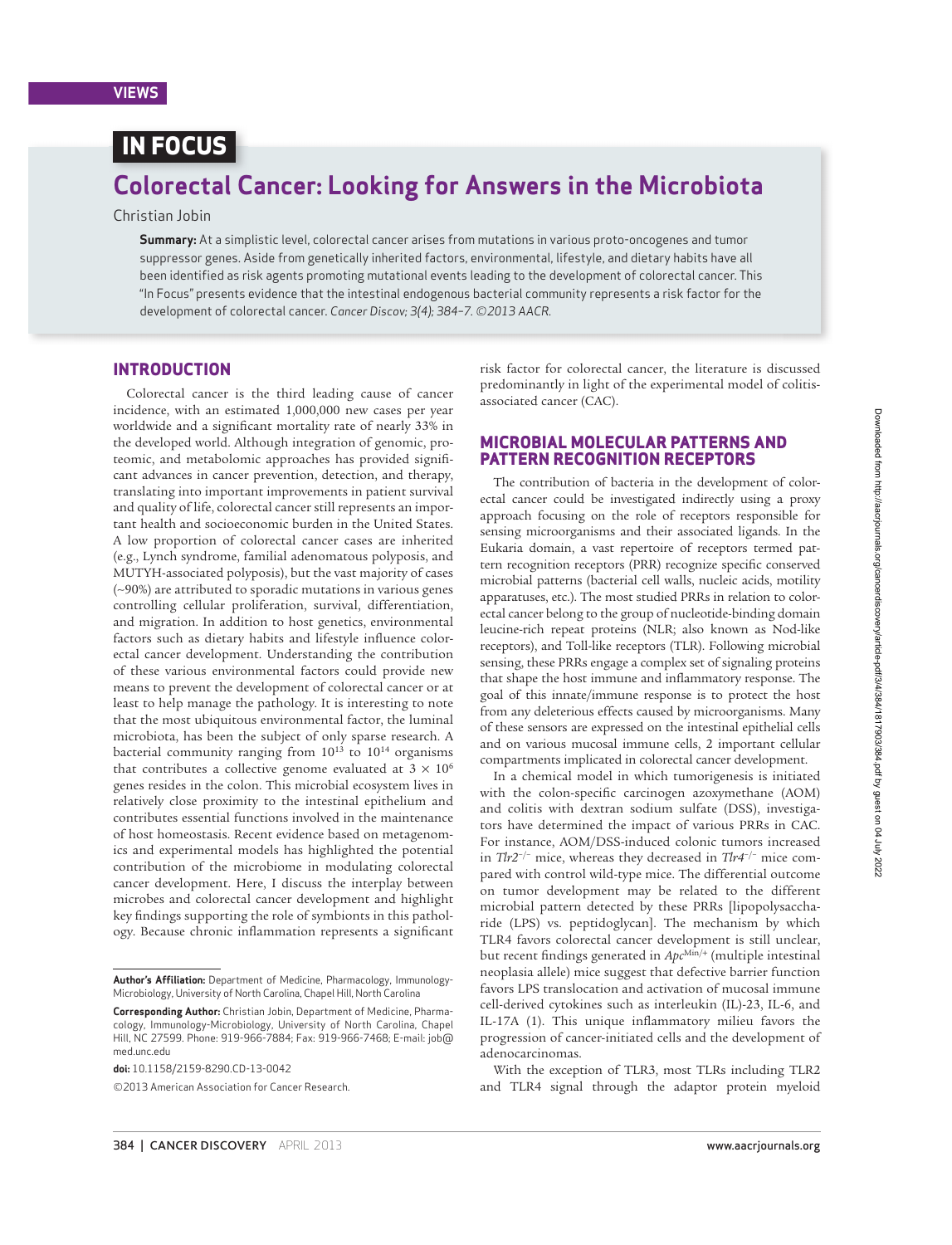differentiation factor 88 (MyD88). Deletion of *Myd88* diminishes the development of spontaneous colorectal cancer in *Apc*Min/+ mice, reducing both intestinal tumor size and multiplicity. In contrast, AOM/DSS-induced colonic tumors increased in *Myd88* −/− mice compared with wild-type mice, an effect linked to an impaired wound healing response due to defective IL-18/MyD88 signaling. These data suggest that host recognition of microbial entities through TLRs differentially affects colorectal cancer development. As functional polymorphisms in the human *TLR2* and *TLR4* genes have been shown to be associated with colorectal cancer risk (2), these findings may have important translational implications.

 PRRs of the NLR family including NOD1, NOD2, NLRP3, NLRP6, and NLRP12 have also been investigated for their involvement in colorectal cancer. Importantly, polymorphisms in some of these PRR genes such as *NLRP3* and *NOD2* have been linked to the development of human inflammatory bowel diseases (IBD) or colorectal cancer, respectively. NOD2, an intracellular NLR detecting both gram-positive and gram-negative bacteria, seems essential for a proper healthy host/bacterial interaction. Indeed, *Nod2*-deficient mice have a dysbiotic microbiota, a microbial state characterized by an unbalanced ratio of bacteria compared with eubiosis, the default normal microbial state found in a healthy host. Interestingly, *Nod2*-deficient mice are more susceptible to AOM/ DSS-induced colorectal cancer (3). The intracellular NLR NOD1 that detects peptidoglycan has also been shown to play a protective role against the development of colorectal cancer. In AOM/DSS or spontaneous colorectal cancer ( $Apc^{Min/+}$ ) models, tumor development was augmented in *Nod1*−/− mice compared with wild-type mice, a phenomenon attenuated with broad-spectrum antibiotic treatment. Although both NOD1 and NOD2 are protective against the development of experimental colorectal cancer, it is not clear whether these NLRs operate through unifying mechanisms. The intracellular sensors NLRP3 and NLRP6 also seem to be protective against colitis-associated colorectal cancer, a role attributed to the production of IL-18. A recent report showed that NLRP3/6-induced IL-18 expression was essential in regulating the expression of IL-22–binding protein (IL-22BP), a critical negative regulator of the pro-proliferative cytokine IL-22 (4). Finally, NLRP12 signaling from the hematopoietic compartment protects against the development of colitis-associated colorectal cancer. From these findings, it appears that PRRs are important modulators of colorectal cancer development, with intracellular NLRs being mostly protective, whereas TLRs, with the exception of TLR2, may be procarcinogenic. The mechanism responsible for the protective function is not entirely clear, but production of IL-18, a protein-controlling cellular proliferative response, seems to be a central component of the PRR-mediated effect.

Although these findings have greatly contributed to our understanding of the role of innate sensors in the development of colorectal cancer, they provide minimal insight into the impact of microorganisms. Indeed, some of the PRRs discussed above have no identified ligands (NLRP6, NLRP12) or alternatively detect a wide range of patterns that make an association with specific microorganism a daunting task. For example, TLR2 and TLR4 respond to nonmicrobial ligands such as HSPs and histones, endogenous components often released in the environment in response to stress and cellular injury, as seen in inflammatory conditions. Therefore, assessing the contribution of microorganisms to colorectal cancer development using mice with various PRR gene deletions is fraught with limitation.

### **THE MICROBIOME**

For decades, the field of host/bacterial interaction in the gastrointestinal tract has mostly focused on the study of enteropathogenic bacteria. Indeed, tremendous efforts have been directed at understanding the molecular mechanisms by which certain pathogens cause gastrointestinal illnesses. Although of prime public health importance, enteropathogenic bacteria represent a small proportion (3%) of the total microbial community (∼7,000 strains). Moreover, most of these microorganisms are not natural residents of the gastrointestinal tract, and the transient nature of their passage in the intestine rarely affects long-term health status once eliminated. With more than 100 trillion microorganisms in the gastrointestinal tract, most of them found in the colon, researchers have begun to question the potential implication of these symbionts in health and disease. This field of research is relatively new and stems from a worldwide effort to catalog the microbiome at different human biologic sites, including the gastrointestinal tract. Using next-generation sequencing and toxonomic studies based on ribosomal 16S bacterial genes, a clearer picture has emerged regarding the identity of the microorganisms inhabiting our intestine. At the phylum level, 95% of the gastrointestinal tract is dominated by *Firmicutes* (∼75%) and *Bacteroidetes* (∼20%), followed by *Proteobacteria* and *Actinobacteria* . Although a healthy core microbiome has not been clearly identified, studies using cases and controls have provided new insights into changes in microbial composition, a phenomenon referred to as dysbiosis. Applying microbiome analysis of tissues and fecal materials, researchers have identified various microbial groups associated with colorectal cancer. Although these studies have not identified a consensus group of bacteria associated with colorectal cancer, these investigations have systemically shown differences between the microbiome of patients and the one present in healthy subjects. For example, the stool of patients with colorectal cancer harbors a larger population of bacteria belonging to the group *Bacter*oides-Prevotella compared with normal controls (5). Another study showed that the genera *Enterococcus* , *Escherichia/Shigella* , *Klebsiella* , *Streptococcus* , and *Peptostreptococcus* were significantly more prevalent in the luminal compartment of patients with colorectal cancer than in controls, whereas the family *Lachnospiraceae*, which contains butyrate-producing bacteria thought to exert intestinal protection function, was less abundant (6). At the intestinal mucosal surface, an increased abundance of *Firmicutes* , *Bacteroidetes* , and *Proteobacteria* was observed in patients with adenoma compared with nonadenoma subjects (7). Using resected tissues from patients with adenocarcinoma and adjacent nonmalignant sites, another group showed expansion of the phyla *Bacteroidetes* and reduction of *Firmicutes* in patients compared with controls (8). At the genera level, increases in *Coriobacteridae*, *Roseburia* , *Fusobacterium* , and *Faecalibacterium* were observed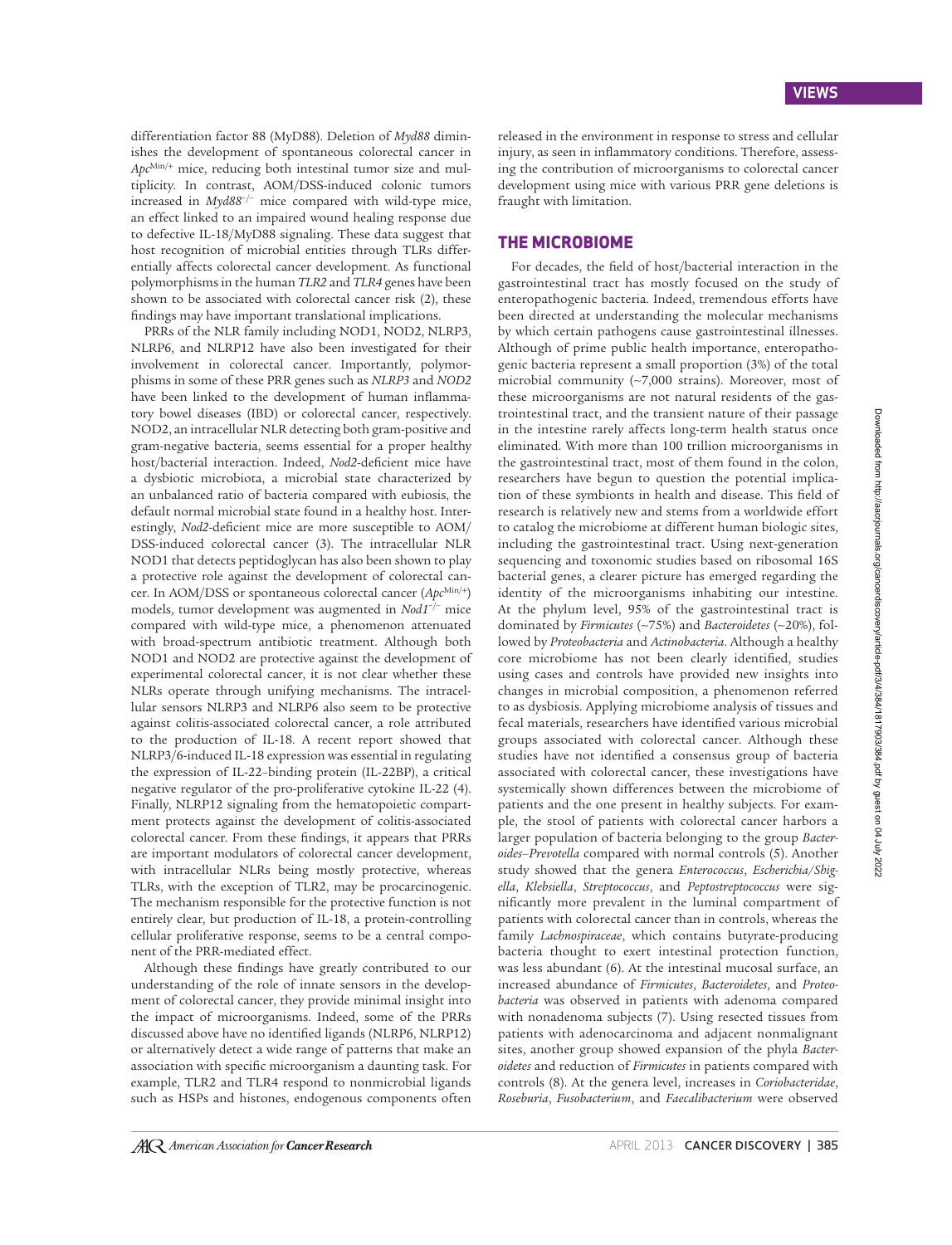in this study, whereas the family *Enterobacteriaceae* decreased. Interestingly, an expansion of *Fusobacterium* in rectal swab samples from patients with colorectal cancer compared with healthy controls was also reported by another group (9). In addition, using whole-genome sequencing and RNAsequencing approaches, 2 independent groups have shown that *Fusobacterium* is highly prevalent in colonic tissues of patients with colorectal cancer compared with normal controls ( 10, 11 ). As the presence of *Fusobacterium nucleatum* correlates with the development of IBD, this bacterium could provide a potential link between the development of IBD and colorectal cancer. Unfortunately, despite the extensive amount of effort dedicated to surveying the microbiomes of colorectal cancer patients and normal subjects, these findings remain essentially correlative and caution is warranted about interpreting these data. In the absence of longitudinal analysis and functional experiments using experimental models, microbiome changes in patients with colorectal cancer could simply represent a consequence of environmental changes caused by neoplastic lesions. In addition, it is not clear which environmental factors contribute to the expansion or contraction of these various microbial entities.

 To circumvent the limitations of human microbiome surveys, novel studies using germ-free mice and gnotobiotic technology have been initiated, and the functional impact of certain bacteria on the development of colorectal cancer has been reported. The *Apc*Min/<sup>+</sup> mouse represents a popular model of human familial adenomatous polyposis and develops tens to hundreds of intestinal adenomas when maintained in regular housing conditions. Interestingly,  $Apc^{\text{Min}/+}$  mice raised in germ-free conditions show a reduction in tumor load in both the small intestine and the colon compared with mice housed in specific pathogen-free conditions (12). It would be interesting to investigate the functional impact of bacteria associated with human colorectal cancer (e.g., *Fusobacterium* , *Escherichia coli* , and others) using germ-free *Apc*Min/<sup>+</sup> mice. The enterotoxigenic *Bacteroides fragilis* (ETBF) promotes the development of colorectal cancer in *Apc*Min/<sup>+</sup> mice, an effect caused by the production of *B. fragilis* toxin. The prevalence of ETBF appears higher in the stool of patients with colorectal cancer compared with controls, suggesting a potential role of this bacterium in colorectal cancer pathology. Patients with IBD or colorectal cancer have an increased number of adherent-invasive *E. coli* on their mucosal surface compared with normal controls. Interestingly, a recent study showed that luminal proteobacteria, especially *E. coli*, expand during the development of experimental colitis in *Il10<sup>-/−</sup>* mice (13). Using a murine adherent-invasive *E. coli* strain (NC101), the authors showed that this bacterium promotes the development of colorectal cancer through the action of a genotoxic island named polyketide synthases. Another important observation from this study is that although intestinal inflammation developed in monocolonized *Enterococcus feacalis Il10<sup>-/-</sup>* mice, these mice failed to develop tumors as observed in *E. coli*-associated *Il10<sup>-/−</sup>* mice. This finding showed in an experimental model that (i) chronic intestinal inflammation alone, an established risk factor for colorectal cancer, is not sufficient to promote tumors, and (ii) microbial composition is an important environmental factor in the pathology of colorectal cancer.

#### **FUTURE DIRECTIONS**

 Although infectious microorganisms such as *Streptococcus bovis, Chlamydia trachomatis* , and *Helicobacter pylori* have been associated with certain types of cancer, the potential implication of symbionts or nonpathogenic bacteria in the development of tumorigenesis is a relatively new concept. Human microbiome studies conducted in patients with colorectal cancer at different stages have provided novel insights into microbial communities living at various ecological sites. These studies have offered potential links between microbial entities and the development of cancer. In addition, proof-of-principle studies in preclinical models have shown that bacteria impact the development of colorectal cancer. Although the findings are sparse, novel mechanisms have been proposed to explain the procarcinogenic effect of some of these microbes.

 Although it is still in its infancy, cancer microbiome investigation opens a new era for colorectal cancer research and a new set of questions has been generated from these investigations. For example, is there a specific group of microorganisms responsible for cancer initiation, progression, and even metastasis? How do microorganisms influence cancer development? Could microbial-derived metabolities or proteins affect cancer susceptibility and progression? How do environmental factors such as stress, diet, and lifestyle modulate microbial activities to influence colorectal cancer development? Could biomarkers be generated from microbiome research? Is efficacy of current therapeutic modalities (radiation, immunotherapy, surgery) influenced by the microbiome? Could the microbiome be manipulated (e.g., by preand probiotics or bacteriophages) for therapeutic purposes? Addressing these questions would undeniably contribute to our understanding of the interplay between the microbiome and cancer development. Nevertheless, from the current state of knowledge, one could hypothesize that the microbiota is subjected to internal/external pressure (e.g., diet, stress, inflammation, and others) affecting cancer development/progression through production of microbial-derived carcinogenic products (e.g., Colibactin,  $H_2S$ , and others; Fig. 1). This bacterial contribution occurs in the background of host responses to these environmental cues, resulting in the production of different immune and stromal cell-mediated procarcinogenic mediators such as cytokines (IL-17A, IL-23, IL-6, and others), radical oxygen species, and radical nitrogen species.

 Although still a work in progress, existing data linking microbes to colorectal cancer provide a strong rationale to pursue investigatin into the role of the microbiota in cancer development. However, the microbiome encompasses numerous microscopic entities besides bacteria, including viruses and fungi. It is reasonable to speculate that components of this complex ecosystem interact with each other, their environment, and the host to impact intestinal homeostasis, which poses an enormous challenge to researchers. Metagenomic studies on viruses and fungi have already shown their potential effect on gastrointestinal health (14, 15). Nevertheless, it has become clear that taxonomy-based investigations using a ribosomal 16S approach will not be sufficient to provide a clear understanding of the bacterial contribution to cancer.